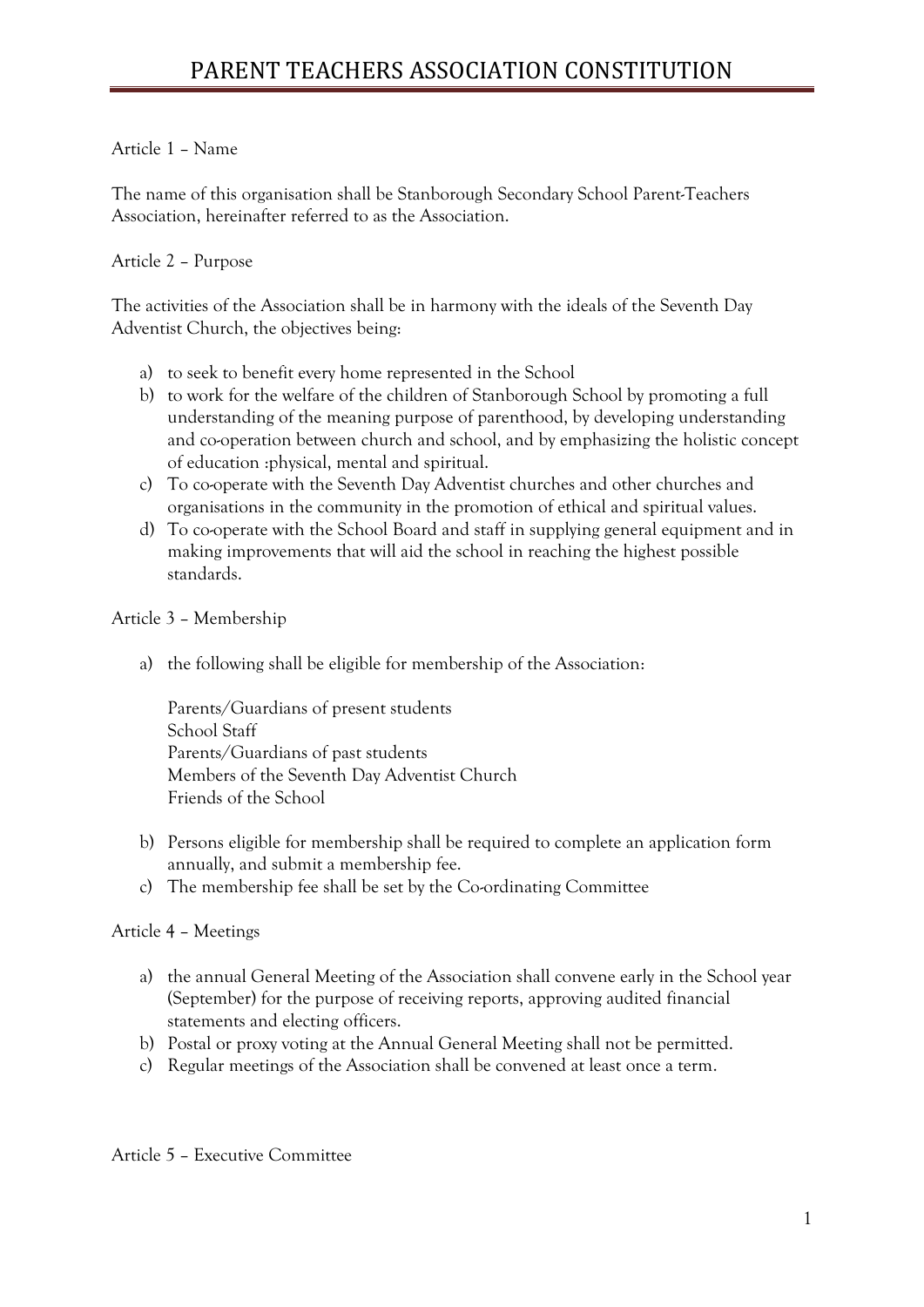- a) the Officers of the Association who shall comprise the Executive Committee shall be :
	- President Vice President Secretary Assistant Secretary Treasurer School Head School Liaison Officer Events Coordinator Teacher Representatives (including the chaplain)
- b) With the exception of the School Head, teacher representatives and the members of the school association, the above officers shall be elected annually by members attending the Annual General Meeting.

Article 6 – Standing Committees

- a) Where deemed necessary, standing committees shall be appointed to foster activities in harmony with the aims of the Association.
- b) Each standing committee shall consist of a minimum of 5 and maximum of 9 including chairman, at least one of whom shall be a member of the school staff.
- c) The chairman of the standing committees shall be appointed by the officers of the Association.
- d) At least 4 members of the standing committee, other than the chairman, shall be chosen by a majority vote of members attending a regular or annual meeting.

Article 7 – Co-ordinating Committee

- a) The Officers of the Association, together with the chairman of the standing committees, shall constitute the Co-ordinating committees
- b) This committee should aim to meet at least once each term in advance of the regular meeting.

Article 8 – Duties of Officers

- a) the President shall preside at all the annual, regular, executive and co-ordinating committee meetings and shall carry out such duties as may be voted to him/her or prescribed by the association
- b) The Vice President shall, in the absence of the President perform duties of the President and shall perform such other duties as the Association may prescribe.
- c) The Secretary shall keep the minutes of all general, executive and co-ordinating committee meetings, render reports when called upon, and discharge such other duties as pertain to the office.
- d) The Assistant Secretary will assist the secretary in his/her duties
- e) The Treasurer shall be responsible for all the monies received that belong to the Association, shall keep record of all transactions, pay bills approved by the Executive